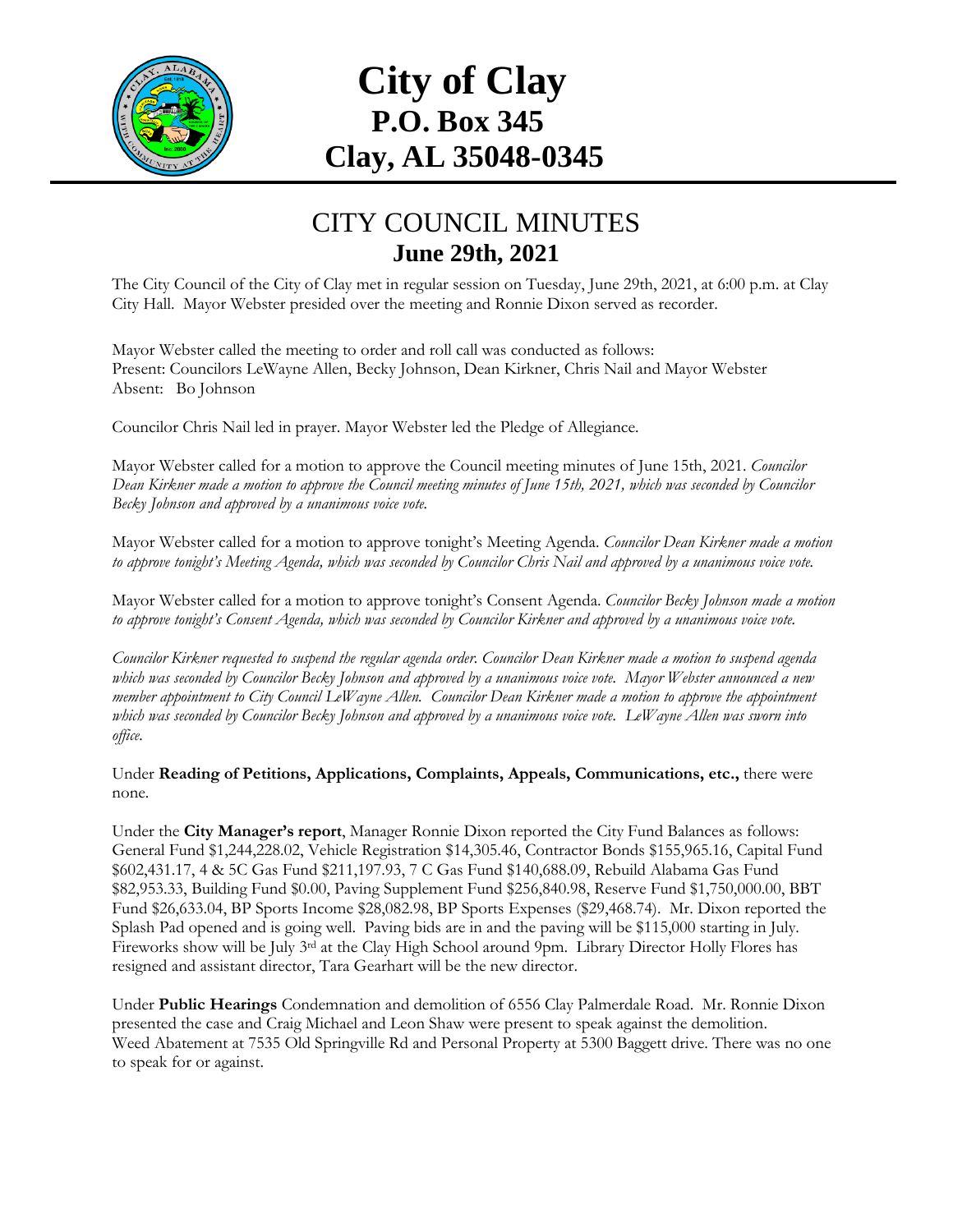

## **CITY OF CLAY CITY COUNCIL MINUTES June 29th, 2021**

Under **Resolutions, Ordinances, Orders and other Business.** Mayor Webster called for a motion to move to unanimous consent. *Councilor Dean Kirkner made a motion to move into unanimous consent which was seconded by Councilor Becky Johnson*. The motion was put before the Council and a roll call vote was conducted with the results as follows: *Yeas: Councilors Allen, Johnson, Kirkner, Nail and Mayor Webster.*

Mayor Webster introduced Resolution 2021-12 a Resolution to Condemn and Authorize Demolition of unsafe building and/or Structures. *Councilor LeWayne Allen made a motion to approve Resolution 2021-12 which was seconded by Dean Kirkner.* The motion was put before the Council and a roll call vote was conducted with the results as follows: *Yeas: Councilors Allen, Johnson, Kirkner, Nail and Mayor Webster*

Mayor Webster introduced Resolution 2021-13 a Resolution Authorizing the Elimination of a Nuisance Upon Private Property, 7535 Old Springville Road. *Councilor Dean Kirkner made a motion to approve Resolution 2021-13 which was seconded by Chris Nail.* The motion was put before the Council and a roll call vote was conducted with the results as follows: *Yeas: Councilors Allen, Johnson, Kirkner, Nail and Mayor Webster*

Mayor Webster introduced Resolution 2021-14 a Resolution Authorizing Abatement of a Nuisance Upon Private Property, 5300 Baggett Drive. *Councilor Chris Nail made a motion to approve Resolution 2021-14 which was seconded by Dean Kirkner.* The motion was put before the Council and a roll call vote was conducted with the results as follows: *Yeas: Councilors Allen, Johnson, Kirkner, Nail and Mayor Webster*

Mayor Webster introduced Resolution 2021-15 a Resolution Abating the Property located at 5874 Brenda Drive. *Councilor Dean Kirkner made a motion to approve Resolution 2021-15 which was seconded by LeWayne Allen.* The motion was put before the Council and a roll call vote was conducted with the results as follows: *Yeas: Councilors Allen, Johnson, Kirkner, Nail and Mayor Webster*

Mayor Webster called an end to Unanimous Consent.

Under **Mayor and Council Comment,** Mayor Webster welcomed new Council member LeWayne Allen. Announced new appointment to Planning and Zoning Stephanie Cook. *Councilor Becky Johnson made a motion to approve appointment which was seconded by Councilor LeWayne Allen. Roll call vote was unanimous.*

**Councilor LeWayne Allen** happy to be here. Thanks to Mayor for appointment and Ronnie and Council for support.

**Councilor Becky Johnson** had no report. Mr. Dixon announced the Senior Center is now open to all.

**Councilor Dean Kirkner** announced new neighbors on Mountain View Drive and introduced Chief Coleman for his report on Center Point Fire.

**Councilor Chris Nail** visited all the Schools in Clay and discussed the Grant program with Principals.

Under **Public Comments,** Forest and Linda Fordham to discuss ditch at 7137 Lazy Brooke Drive.

There being no further business, Mayor Webster called for a motion to adjourn*. Councilor Dean Kirkner made a motion to adjourn which was seconded by Councilor Becky Johnson.* The meeting adjourned at 6:33 pm.